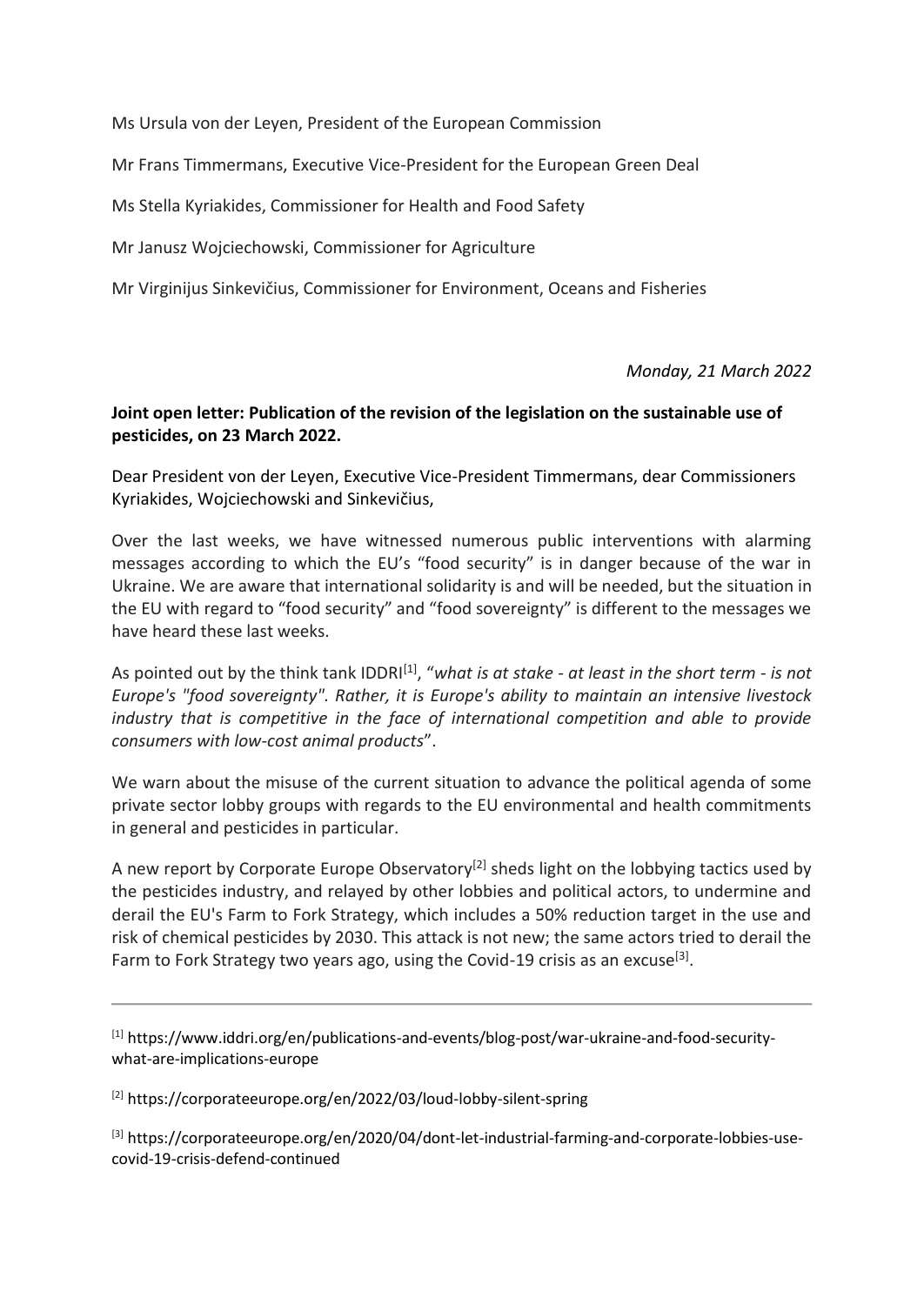The Commission is expected to publish the proposal for revision of the directive on the sustainable use of pesticides (SUD) on 23 March. The text is expected to include legally binding reduction targets in the risk and use of chemical pesticides, in line with the Farm to Fork Strategy. Ahead of that, the Agriculture Council is discussing today on the SUD and last week EU Agriculture Commissioner Janusz Wojciechowski called for the planned environmental reforms to be postponed. He also asked for EU farmers not to be burdened with new obligations.

We recall that the SUD is not a new piece of legislation: it dates back to 2009. Its objectives are to promote non-chemical alternatives to pesticides and to reduce dependency on the use of chemical pesticides. According to this directive, integrated pest management (IPM), which means using chemical pesticides only if necessary after exhausting preventive, physical, biological or other non-chemical methods of pest control, has been mandatory for European farmers since 2014.

However as the Court of Auditors<sup>[4]</sup>, the European Parliament<sup>[5]</sup> and the European Commission<sup>[6] [7]</sup> have all pointed out, Member States (MS) have failed in their obligations with regards to applying these provisions.

The insufficient degree of progress in the implementation of the SUD in the last decade, both by MS and at farm level, is deeply troubling, as is the lack of commitment by MS to set ambitious reduction targets for the use and risk of chemical pesticides, and the misuse of the war in Ukraine to maintain the status quo.

On top of that, as PAN-Europe has exposed<sup>[8]</sup>, trade associations are using the current political situation to ask for a derogation on the EU Maximum Residue Limits (MRLs) for pesticides in imported food and feed products. This derogation would allow commodities that do not comply with EU safety standards to access the European market for six months.

In this context, it is worth reminding that there is an abundance of reasons, economic and moral ones included, why political decision makers must urgently protect citizens and the environment and move away from the use of synthetic pesticides:

[8] https://www.pan-europe.info/sites/pan-

europe.info/files/css/Press%20Release/Letter\_shameless%20instrumentalisation%20by%20indutry %20of%20the%20Ukrainian%20conflict%20to%20maintain%20double%20standards\_M[60932].pdf

<sup>[4]</sup> https://www.eca.europa.eu/Lists/ECADocuments/SR20\_05/SR\_Pesticides\_EN.pdf

<sup>[5]</sup> https://www.europarl.europa.eu/doceo/document/TA-8-2019-0082\_EN.html

<sup>[6]</sup> https://ec.europa.eu/food/system/files/2017-10/pesticides\_sup\_report-overview\_en.pdf

<sup>[7]</sup> https://ec.europa.eu/food/system/files/2020-05/pesticides\_sud\_report-act\_2020\_en.pdf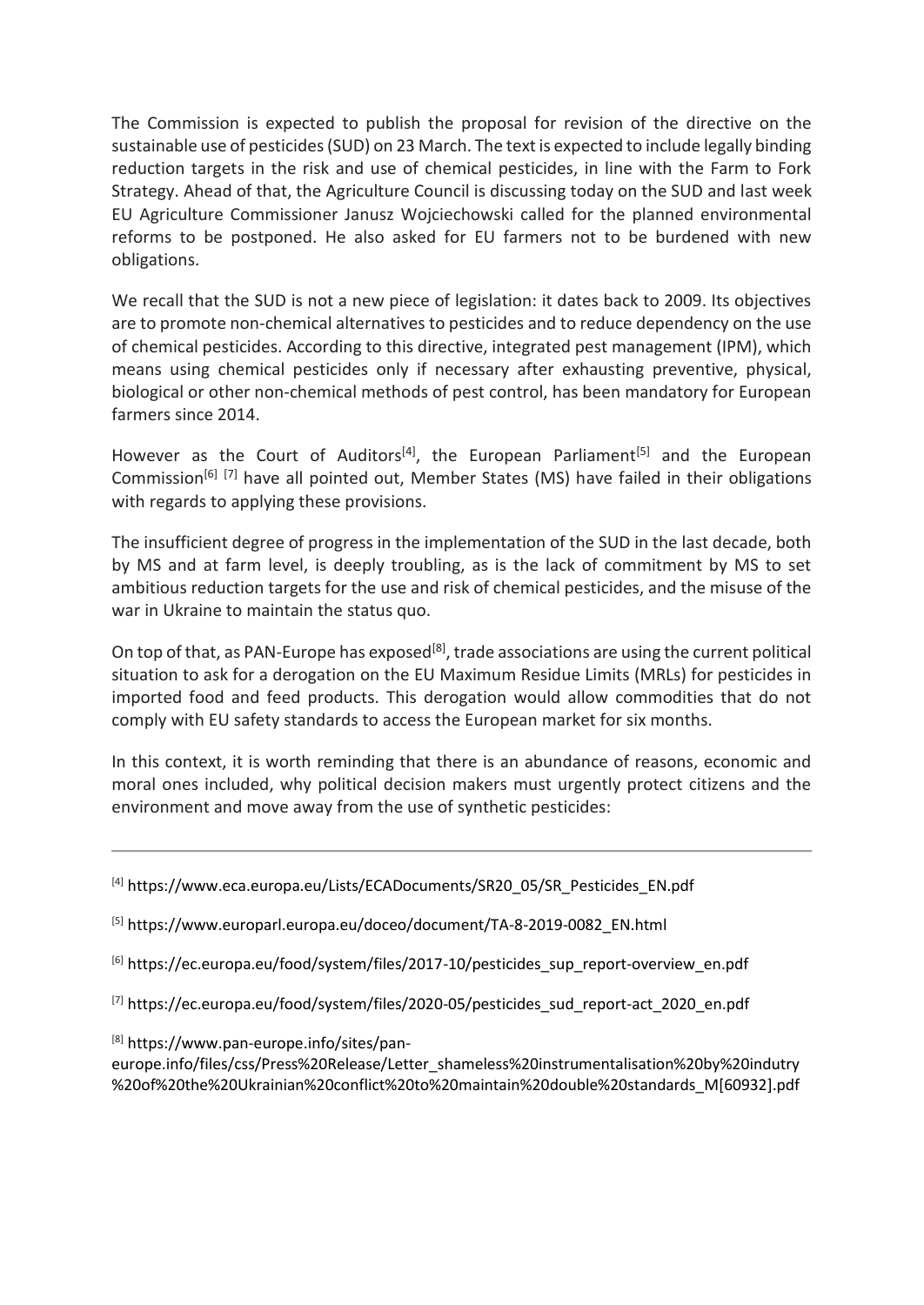- Recent scientific evidence shows that occupational exposure to pesticides has been linked to different types of cancer, Parkinson's disease, cognitive impairment and respiratory health. Children's early life exposure to pesticides while in the womb, via breastfeeding or their surrounding environment has also been linked to certain types of cancer and nervous system disorders<sup>[9]</sup>. People living near agricultural or pesticidetreated areas can be affected too and consumers are exposed to pesticide residues in their food.
- The increasing scientific evidence tells us also of the harmful effects of pesticides and chemical cocktails on all ecosystems and on biodiversity. A 2022 ASC study warns that chemical pollution has passed safe limits for humanity, threatening the stability of global ecosystems upon which life depends $[10]$ . Scientists also warn of the combined effects of chemical pollution and climate change on biodiversity<sup>[11]</sup>.
- The estimated costs of chemical pesticides are much higher than their benefits. Societal costs in Europe were estimated at €2,3 billion in 2017, while industry profit was estimated at  $€0,9$  billion that same year<sup>[12]</sup>.
- It has been proven that it is possible to significantly reduce pesticide use without affecting farms' financial and productive performance<sup>[13]</sup>. An EU agriculture operating under agroecological principles could improve the EU's net contribution to the world's market provisions of calories and proteins through the reduction in the consumption of animal protein and the relocation of plant protein production<sup>[14]</sup>.

<sup>[9]</sup> Inserm Collective Expert Report. The effects of pesticides on health: new data (Inserm, 2021). Available at: https://www.inserm.fr/wp-content/uploads/inserm-collective-expert-reportpesticides2021-executive-summary.pdf

[10] L. Persson et al., Environ. Sci. Technol. 56, 3, 1510-1521 (2022). DOI: [10.1021/acs.est.1c04158](https://doi.org/10.1021/acs.est.1c04158)

<sup>[11]</sup> K. Groh et al., Environ. Sci. Technol. 56, 2, 707–710 (2022). DOI : <u>[10.1021/acs.est.1c08399](https://doi.org/10.1021/acs.est.1c08399)</u>

[12] Bureau d'Analyse Sociétale d'Intérêt Collectif (Basic), Analyse de la création de valeur et des coûts cachés des pesticides de synthèse, (Basic, 2021). Available at [:](https://lebasic.com/wp-content/uploads/2021/11/BASIC_Etude-Creation-de-Valeur-et-Couts-Societaux-Pesticides_20211125.pdf) [https://lebasic.com/wp](https://lebasic.com/wp-content/uploads/2021/11/BASIC_Etude-Creation-de-Valeur-et-Couts-Societaux-Pesticides_20211125.pdf)[content/uploads/2021/11/BASIC\\_Etude-Creation-de-Valeur-et-Couts-Societaux-](https://lebasic.com/wp-content/uploads/2021/11/BASIC_Etude-Creation-de-Valeur-et-Couts-Societaux-Pesticides_20211125.pdf)[Pesticides\\_20211125.pdf](https://lebasic.com/wp-content/uploads/2021/11/BASIC_Etude-Creation-de-Valeur-et-Couts-Societaux-Pesticides_20211125.pdf)

 $[13]$  Lechenet et al. (2017), Reducing pesticide use while preserving crop productivity and profitability on arable farms, Nature plants: https://www.inrae.fr/en/news/reducing-pesticide-use-agriculturewithout-lowering-productivity

[14] Poux et al.(2018), An agroecological Europe in 2050: multifunctional agriculture for healthy eating. Findings from the Ten Years For Agroecology (TYFA). Iddri-AScA: [www.iddri.org/sites/default/files/PDF/Publications/Catalogue%20Iddri/Etude/201809-ST0918EN](http://www.iddri.org/sites/default/files/PDF/Publications/Catalogue%20Iddri/Etude/201809-ST0918EN-tyfa.pdf)[tyfa.pdf](http://www.iddri.org/sites/default/files/PDF/Publications/Catalogue%20Iddri/Etude/201809-ST0918EN-tyfa.pdf)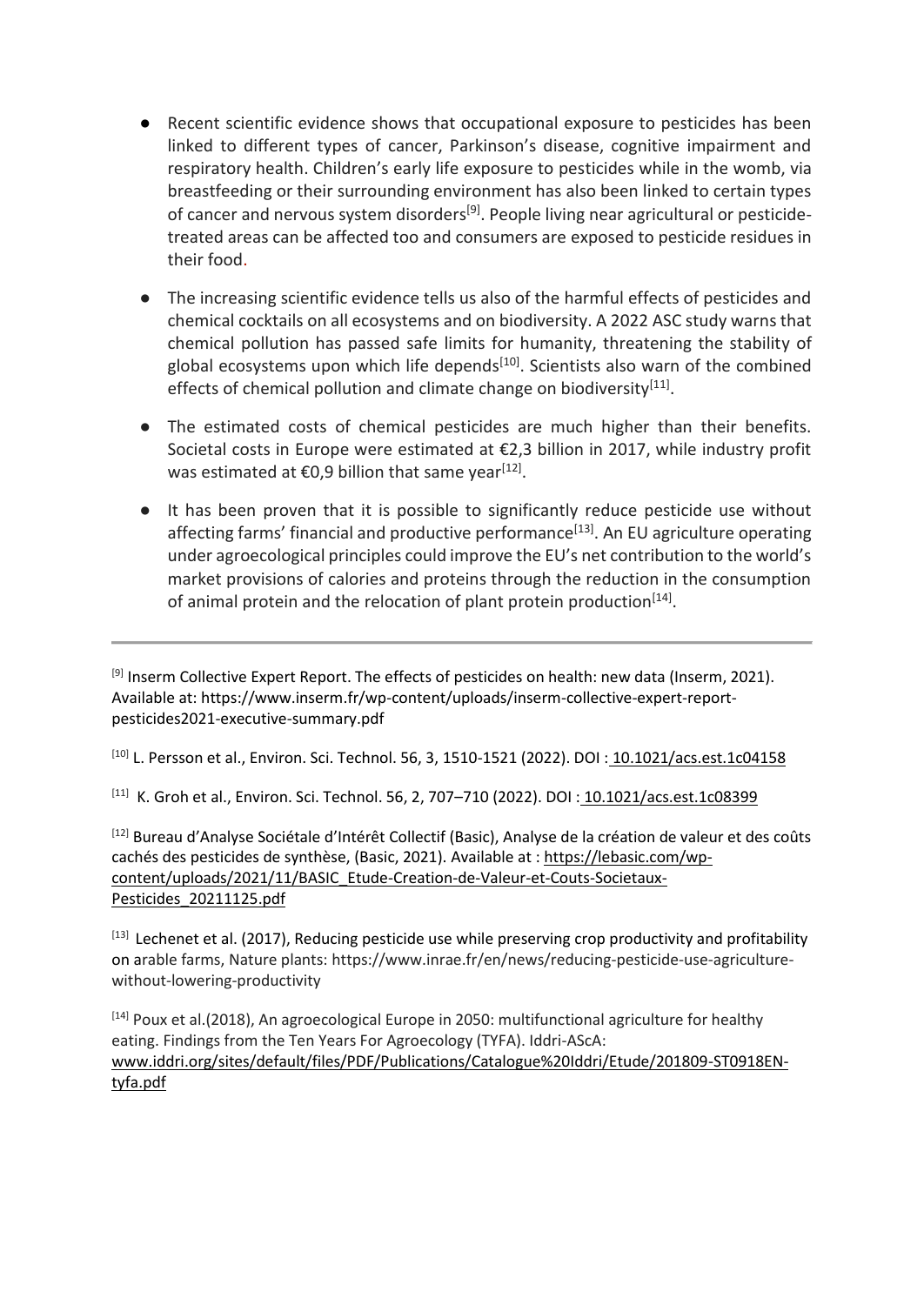- Exposure to pesticides has clear human rights implications. As Marcos Orellana, UN Special rapporteur on toxics and human rights reminded last week during a conference on pesticides held in Brussels[15] « *All these impacts have adverse effects on the enjoyment of human rights; the rights to life, personal integrity, the right to water, the right to food, the right to health, the right to a healthy environment, and also the right to science, given the misalignment between scientific evidence and regulatory responses. Disinformation has become a lucrative business for many entities.*»
- EU institutions and national governments have the responsibility to act in the public interest and not in the interest of the private sector. It is worth reminding that 1,2 Million citizens, via the Save Bees and Farmers European Citizens' Initiative (ECI), have asked for an 80% synthetic pesticide reduction by 2030 and a complete phase out by  $2035^{[16]}$ .

### **Consequently, we urge the Commission to show vision and moral conviction by** :

- Not postponing the much needed reform of the SUD.
- Making sure that the reform is ambitious enough and contains strong legally binding use reduction targets and other provisions in line with the civil society joint statement on the revision of the  $SUB^{[17]}$  and ensuring that farmers are supported in this transition.
- Making sure that all EU food and feed safety standards are upheld.
- Standing by its commitment to the Farm to Fork and Biodiversity Strategies, and transitioning away from our current agricultural model and its reliance on external inputs.

Yours sincerely,

# **International/European organisation**

Jeremy Wates, Secretary General, EEB

Ariel Brunner, Head of Policy, BirdLife Europe and Central Asia

Lili Balogh, President, Agroecology Europe

Martin Dermine, Policy officer, PAN Europe

[15] https://eeb.org/exposure-to-pesticides-worldwide-has-clear-human-rights-implications/

[16] https://www.savebeesandfarmers.eu/eng/

[17] <https://www.slowfood.com/wp-content/uploads/2022/03/SUD-Joint-Statement.pdf>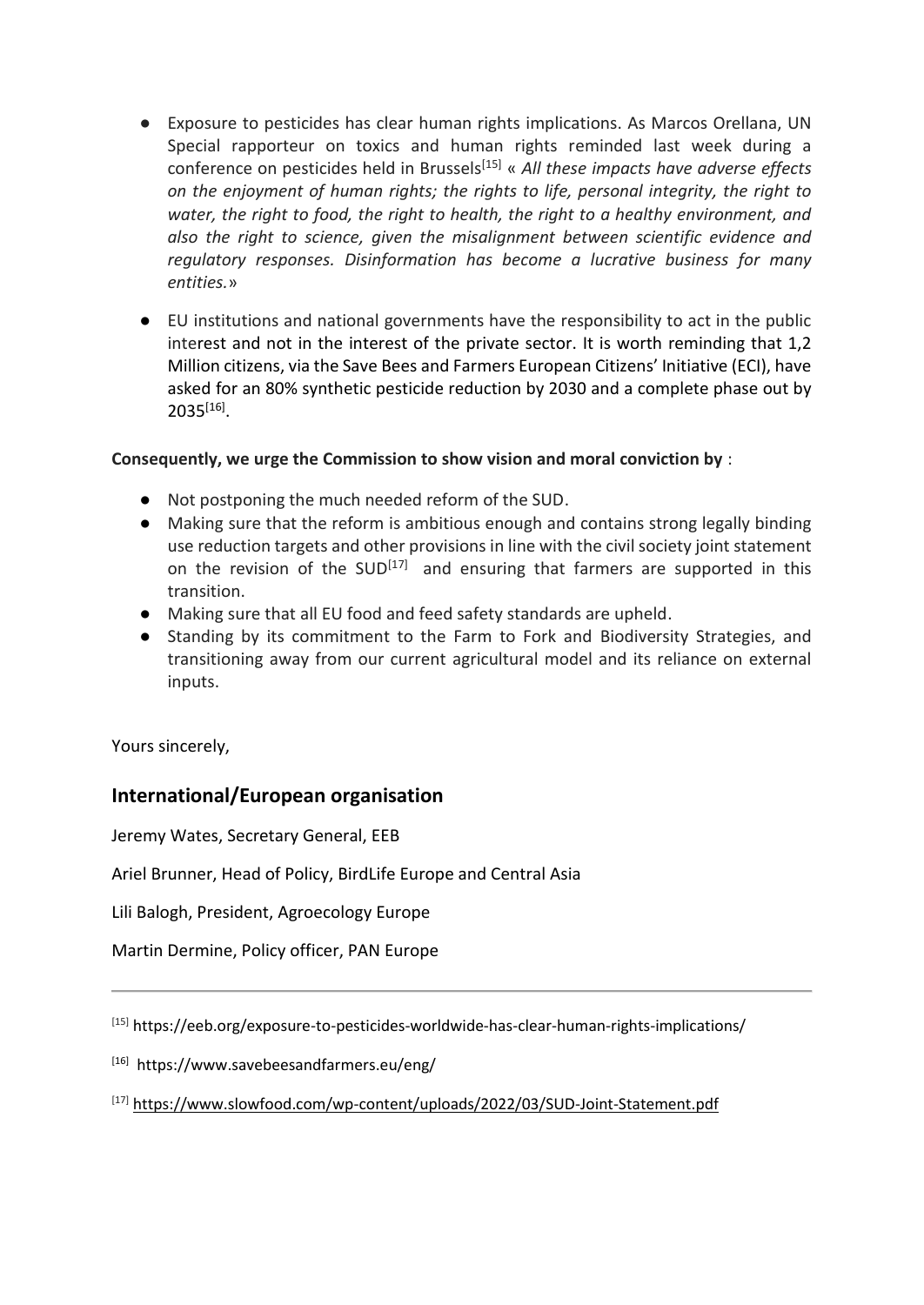Kim Ressar, Project Coordination Sustainable Recreation Planning, Naturefriends International (NFI)

Noa Simón Delso, BeeLife

Eric Gall, Deputy Director, IFOAM Organics Europe

Olga Kikou, Head of EU Office, Compassion in World Farming

Genon Jensen, Executive Director, Health and Environment Alliance

Floriana Cimmarusti, Secretary General, Safe Food Advocacy Europe (SAFE)

Matthias Wolfschmidt - International Strategy Director, Foodwatch international

Jagoda Munic, Executive Director, Friends of the Earth Europe

Mikhail Durkin, Executive Secretary, Coalition Clean Baltic

Eoin Dubsky, Senior Campaign Manager, SumOfUs

Sascha Gabizon, Executive Director, Women Engage for a Common Future WECF International

Nina Holland, researcher, Corporate Europe Observatory

Claire Robinson, director, GMWatch

Anaïs Berthier, Head of EU Affairs, ClientEarth

Marta Messa, Director, Slow Food Europe

Laura Sullivan, Executive Director, WeMove Europe

Hannes Lorenzen, President, ARC2020

Arnaud Apoteker, General Delegate, Justice pesticides

#### **National organisations**

Koldo Hernández, Policy Officer in Ecologistas en Acción - Spain Jos Ramaekers, chief policy officer, Natuurpunt - Belgium François Veillerette, spokesman, Générations Futures - France André Cicollela Président , Réseau Environnement Santé - France Véronique Morreira, Présidente, WECF-France- France Domantas Tracevičius, director, VšĮ "Žiedinė ekonomika" - Lithuania Helmut Burtscher-Schaden, GLOBAL 2000 - Friends of the Earth Austria - Austria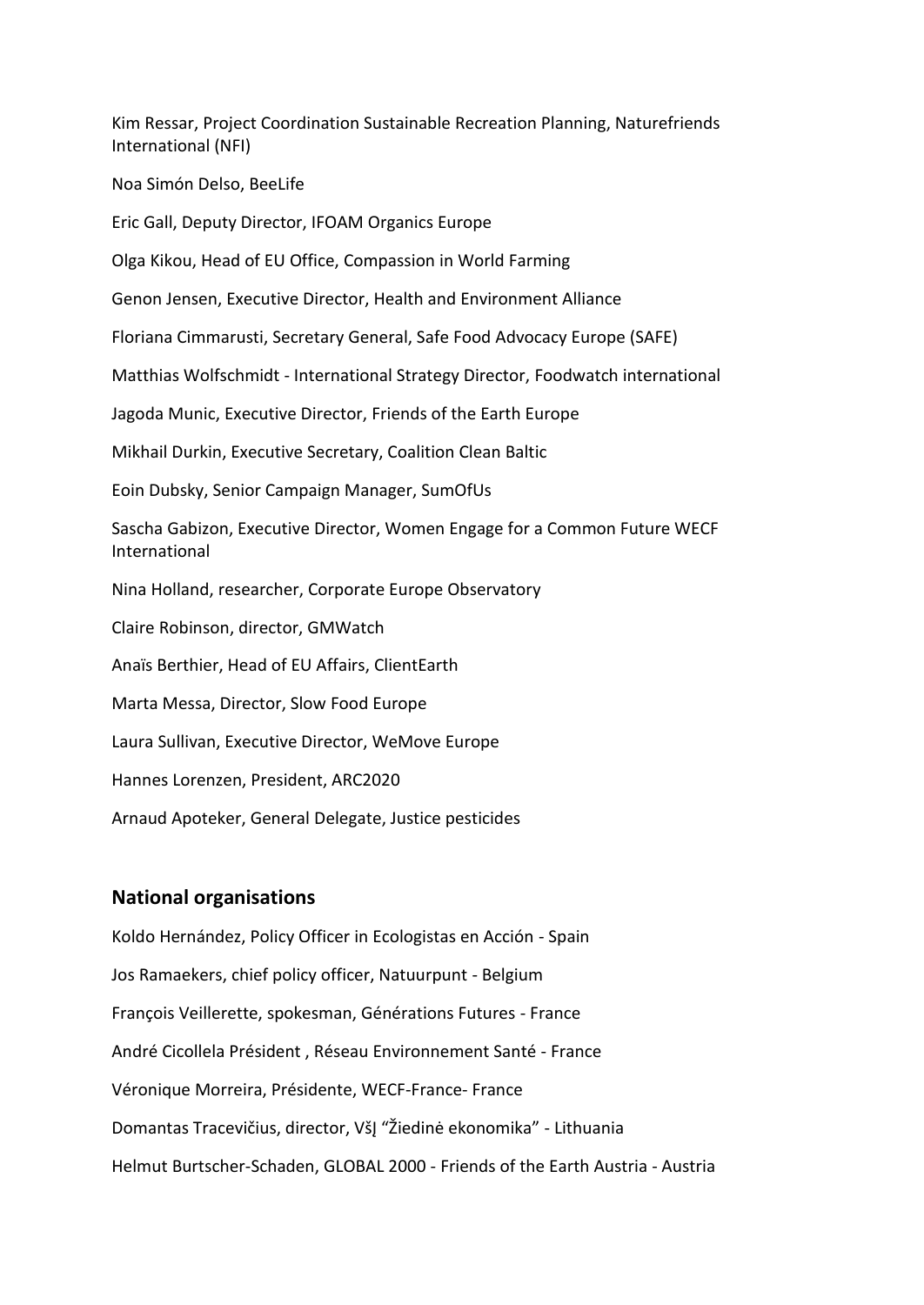Lorine Azoulai, porte-parole, Ingénieurs sans Frontières AgriSTA

Susanne Smolka, senior policy advisor, Pestizid Aktions-Netzwerk e.V. (PAN Germany) - Germany

Nicky Gabriëls, campaign and policy officer, Viva Salud - Belgium

Marc Fichers Nature et Progrès Belgique - Belgium

Karin Lexén, secretary-general, Swedish Society for Nature Conservation (SSNC) - Sweden

Jonas Jaccard, policy officer, SOS Faim - Belgium

Maureen Jorand, Head of food sovereignty and climate advocacy unit, CCFD-Terre Solidaire - France

Maria Staniszewska, Chairwoman Polish Ecological Club - Poland

Senka Šifkovič, policy officer, Umanotera, Slovenska fundacija za trajnostni razvoj - Slovakia

Fabian Holzheid, Political Director, Umweltinstitut München

Florian Schöne, Executive Director, Deutscher Naturschutzring - Germany

Benoit De Waegeneer, policy coordinator, SOS Faim - Belgium

Christian Pons, President, Union Nationale de l'Apiculture Française - France

Philip Kearney, Chair, An Taisce - the National Trust for Ireland - Ireland

Johanna Bär, Managing Director, Bündnis für eine enkeltaugliche Landwirtschaft e.V. - Germany

Annemarie Mohr, Office Director, Women Engage for a Common Future WECF e.V. - Germany

Dr. Niels Kohlschütter, [Executive](https://dict.leo.org/german-english/Executive) [Director,](https://dict.leo.org/german-english/Director) Schweisfurth Stiftung- Germany

Tjerk Dalhuisen, kernteam Voedsel Anders network – The Netherlands

Leif Miller, CEO, NABU - the German Nature Conservation Union - Germany

Julie Potier, Executive Director, Bio consom'acteurs- France

Thomas Radetzki, Executive Director, Aurelia Stiftung - Germany

Teo Wams, director Nature Conservation, Natuurmonumenten – The Netherlands

Titia Wolterbeek, director De Vlinderstichting, chair SoortenNL – The Netherlands

Arnaud Schwartz, president, France Nature Environnement - France

Marjolein Demmers, Executive Director, Natuur & Milieu – The Netherlands

Claus Ekman, director, Green Transition Denmark - Denmark